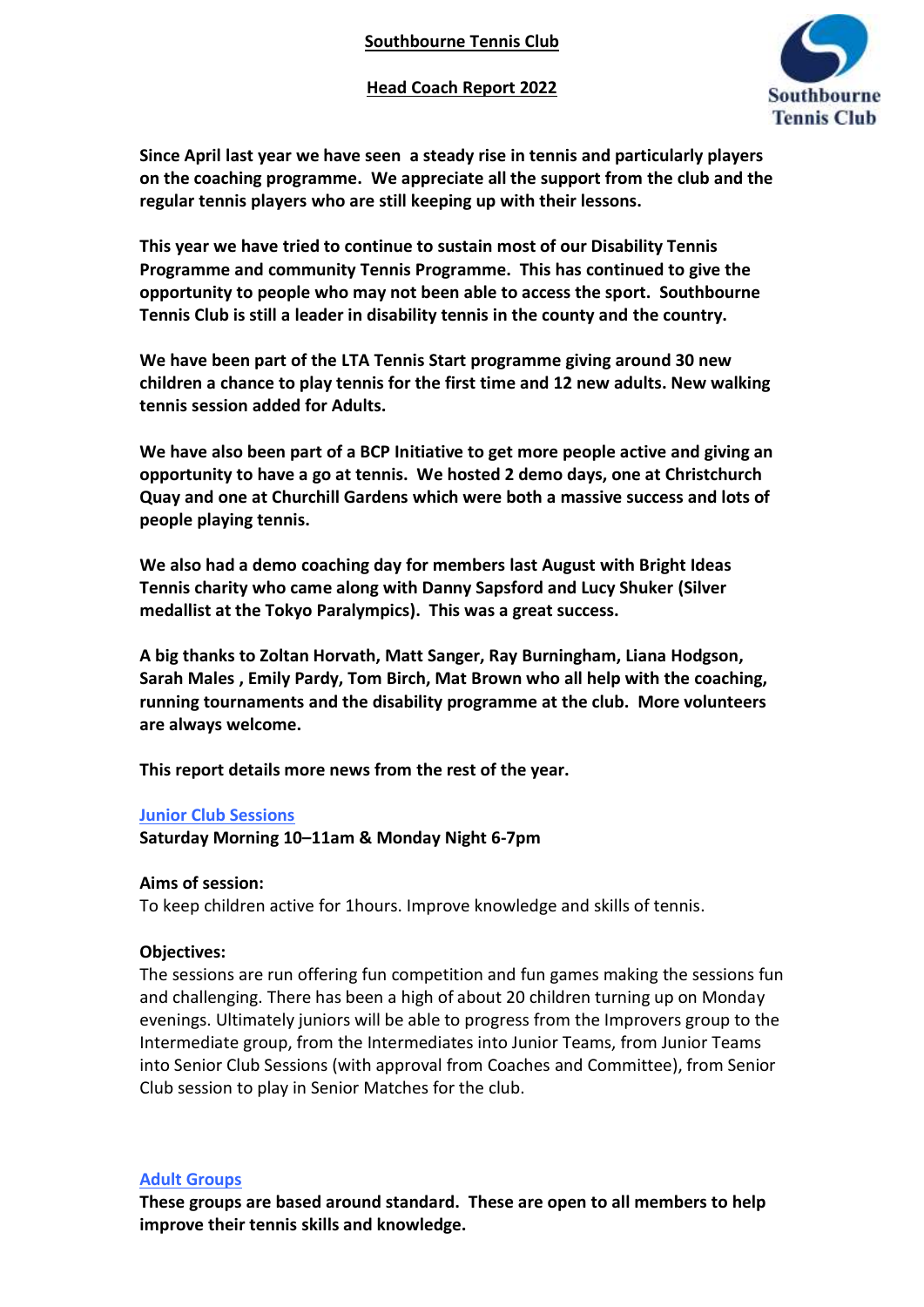**There are currently around 55 adults taking part in these groups ranging from beginners, improver to advanced and from 18 – 90. Also, cardio tennis has around 8 adults taking part.**

### **Aims:**

Improve standard of adults, Improvement of knowledge of performance factors. which involves technique, tactics, mental and physical parts of tennis.

To improve competition in club. Improves standard of tennis being played and will lead to more players involved in the club and coaching programme.

### **Objectives:**

Help players improve technique, tactics, mental and physical parts of tennis. Progress players into club sessions, into teams and into club tournament.

**There has been a steady increase of adults playing more regularly and enjoying their tennis.** 

### **Junior Squads**

**These groups are based around standard and age. These are open to all junior members to help improve their tennis skills and knowledge. Each group will on average have no more than 8 children per coach.**

**There are currently around 40 children taking part in these squads ranging from junior improver to junior performance.** 

#### **Aims:**

Improve standard of children aiming at Club to County standard if not higher. To improve general competition in club. Improves standard of tennis being played and will lead to more performance players involved in the club coaching programme.

#### **Objectives:**

Improvement of knowledge of performance factors which involves technique, tactics, mental and physical parts of tennis. Players progress into junior teams and ultimately into Senior Club play and teams.

# **U10 Youth Tennis Programme**

Starting with numbers; Youth **Tennis Term Club Membership for all Under 10's is included in coaching course fee &** Total numbers for the year for Mini Tennis Members was 120.

We have been hard at work increasing the number of children under 10 participating in Club coaching sessions and in Mini tennis events. This has also aided in strengthening our links with St Katherine's School, St Peters Primary School. We have over 40 players in our school's programme.

#### **Competition Programme**

We run a comprehensive competition programme as part of the LTA schedule and the club's programme. Adult Box leagues have been popular using the Scala App system.

Also friendly matches have been arrange for ages 6-14 years old against other clubs.

#### **Disability Tennis Programme**